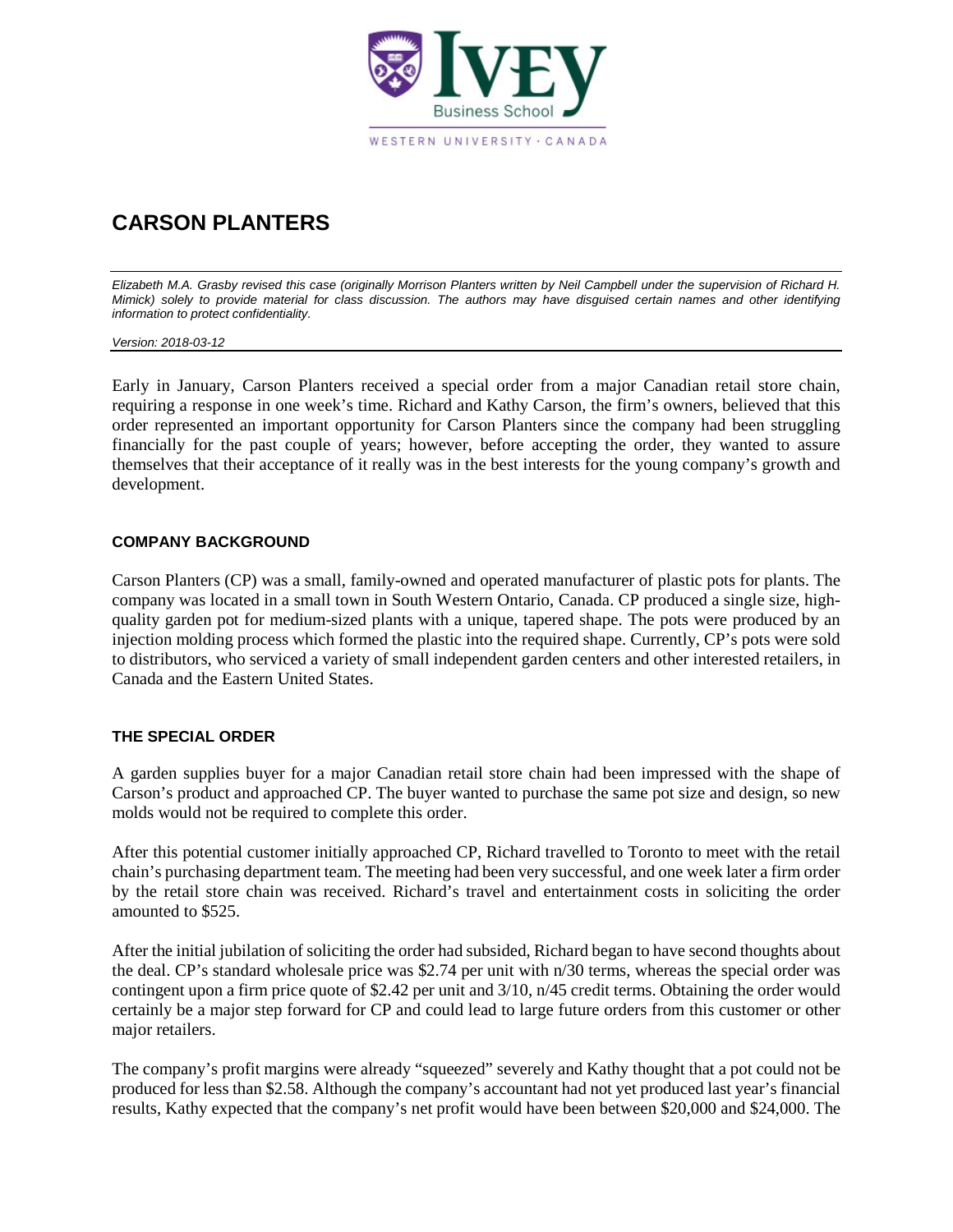company's budgeted costs for the current fiscal year, excluding any allowance for this special order, are summarized in Exhibit 1. Based on this data, Kathy concluded that the company's profit margin was only about 6 per cent at the existing \$2.74 selling price.

#### **OPERATIONS**

CP's factory was currently operating at its one-shift capacity of 12,000 pots per month and had a small backlog of orders. The special order under consideration was for 8,000 pots, to be delivered within two months, in time for the spring selling season. Richard believed that this quantity could be handled by having employees work some overtime each week for the next two months.

The production process utilized substantial amounts of power to mold the raw plastic into the required shape. Of the total utilities costs, 90 per cent varied directly with production activity. The remaining utilities expenditures related to keeping the factory and office areas heated and lit.

All production equipment was being depreciated using the units-of-output method, based on the costs and life expectancies of the machinery and molds. Design cost amortization and office equipment depreciation were both calculated using the straight-line method over ten years.

The molds required regular polishing and maintenance after approximately 7,000–10,000 units were manufactured. The mold supplier provided this service on a contract basis at a rate of \$500 per visit.

A production supervisor was paid a monthly salary of \$3,200 (including benefits). Richard believed that he should be paid a bonus of \$500 per month if extended overtime work was needed for this order. The two factory workers (non-unionized) were paid hourly and worked 35 hours each week. They also received time-and-one-half for any overtime work.

#### **FUTURE EXPANSION**

As Richard and Kathy mulled over whether to accept this order, they knew that their response to this order would have a major impact on the company's future. Expansion was a desirable strategy, if the financial rewards compensated for the increased risks and additional work involved; however, neither owner was totally comfortable dealing with large retail chains who could wield a great deal of bargaining power. Richard was also not convinced that CP was even efficient enough to compete successfully in the larger, more aggressive retail chain store market. Yet, Richard and Kathy realized that something should be done to improve CP's marginal profitability and, if they were to reject this order, it would be unlikely that this retail store chain would solicit further orders from CP.